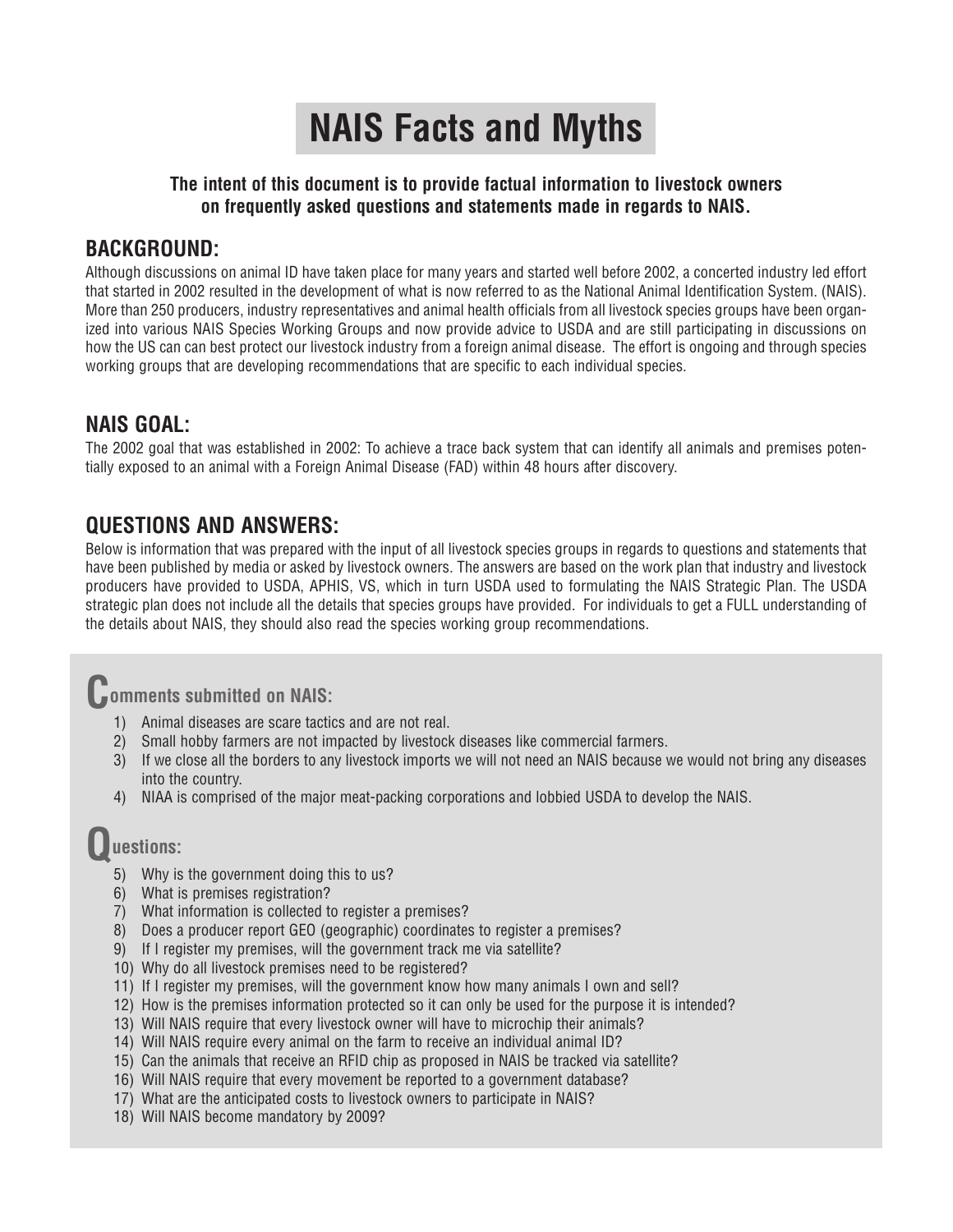### **C 1) Animal diseases are scare tactics and are not real.**

Depending on the type of disease and the types of livestock it may impact, livestock disease can have a huge impact on livestock owners, industry and consumers. The Foot and Mouth disease outbreak in the United Kingdom resulted in many livestock producers (small and large) loosing their livestock, and the disease had far-reaching economic impacts on the overall UK economy. Canadian livestock producers are still suffering from the effects of BSE. Many cattle producers went out of business because of the effect the disease had on the price of cattle. The faster a disease can be contained, the quicker normal livestock commerce can resume and the economic impact can be lessened.

### **C 2) Small hobby farmers are not impacted by livestock diseases like commercial farmers.**

Impact of a livestock disease is not governed by the size of the operation. Any size livestock operation can be impacted by a livestock disease. However, the level of risk of obtaining a disease is related to exposure of animals to a disease. A small livestock owner that participates in events where animals from many locations are co-mingled is at greater risk of having animals exposed to a disease than a livestock owner that operates a closed herd with no animals moving in to the operation. Not all diseases are transmitted through animal contact alone. Certain diseases can be spread by contact with humans as well as other sources (airborne diseases, spread of disease through insects, etc.)

### **C 3) If we close all the borders to any livestock imports we will not need an NAIS because we would not bring any diseases into the country.**

More frequent inspections and closing borders for livestock moving into the US would provide additional safeguards to prevent diseases from entering the country. However, livestock diseases can be brought into the country in various ways that do not involve livestock imports. The notion that the US is free of any disease is also false. There still are many diseases that impact livestock owners every day.

### **C 4) NIAA is comprised of the major meat-packing corporations and lobbied USDA to develop the NAIS.**

The National Institute for Animal Agriculture (NIAA) is a broad-based national organization that works to develop consensus among its members on issues of animal health and animal care. The members of NIAA include individual animal owners, veterinarians, livestock associations, State and Federal animal health officials, and businesses involved in animal agriculture.

NIAA served in a facilitation role beginning in 2002 to bring the animal agriculture industry and animal health officials together to work, voluntarily, on developing the basic standards and framework of the United States Animal Identification Plan (USAIP) which was largely accepted by USDA and evolved into the NAIS. NIAA does not lobby Congress or State Legislatures, but strives to provide education, information and solutions on animal agriculture issues.

In the past several years, dating back to 1994, NIAA has sponsored four national symposiums on animal identification, the most recent one in August of 2005. These symposiums are designed to provide a forum for information exchange and discussion on the issue of animal identification for any and all interested stakeholders. The next symposium, ID INFO-EXPO 2006 is scheduled to be held in Kansas City, MO August 22 through 24.

More information on NIAA is available at www.animalagriculture.org.

### **Q 5) Why is the government doing this to us?**

**A** As mentioned earlier, NAIS originated with the livestock producers and their organizations that understood the importance of protecting our livestock industry from the impact of a foreign animal disease and the disastrous effects it could have on livestock owners, industry and consumers in this country. Industry and producers felt that rather than having to avoid a top down approach, it was in their the best interest if a plan was developed by industry and producers with input from government animal health officials. With the input from animal health officials, this group was able to formulate what future steps we can all take to improve the system we have in place today. Livestock species groups are providing USDA with a work plan and recommendations on how to best achieve the 48-hour traceback objective while having the least impact on the way livestock owners operate today.

### **Q 6) What is premises registration?**

**A** Premises registration involves assigning a unique 7 character ID to a location where livestock are housed or kept (farms, markets, exhibitions, etc) and record contact information for that location.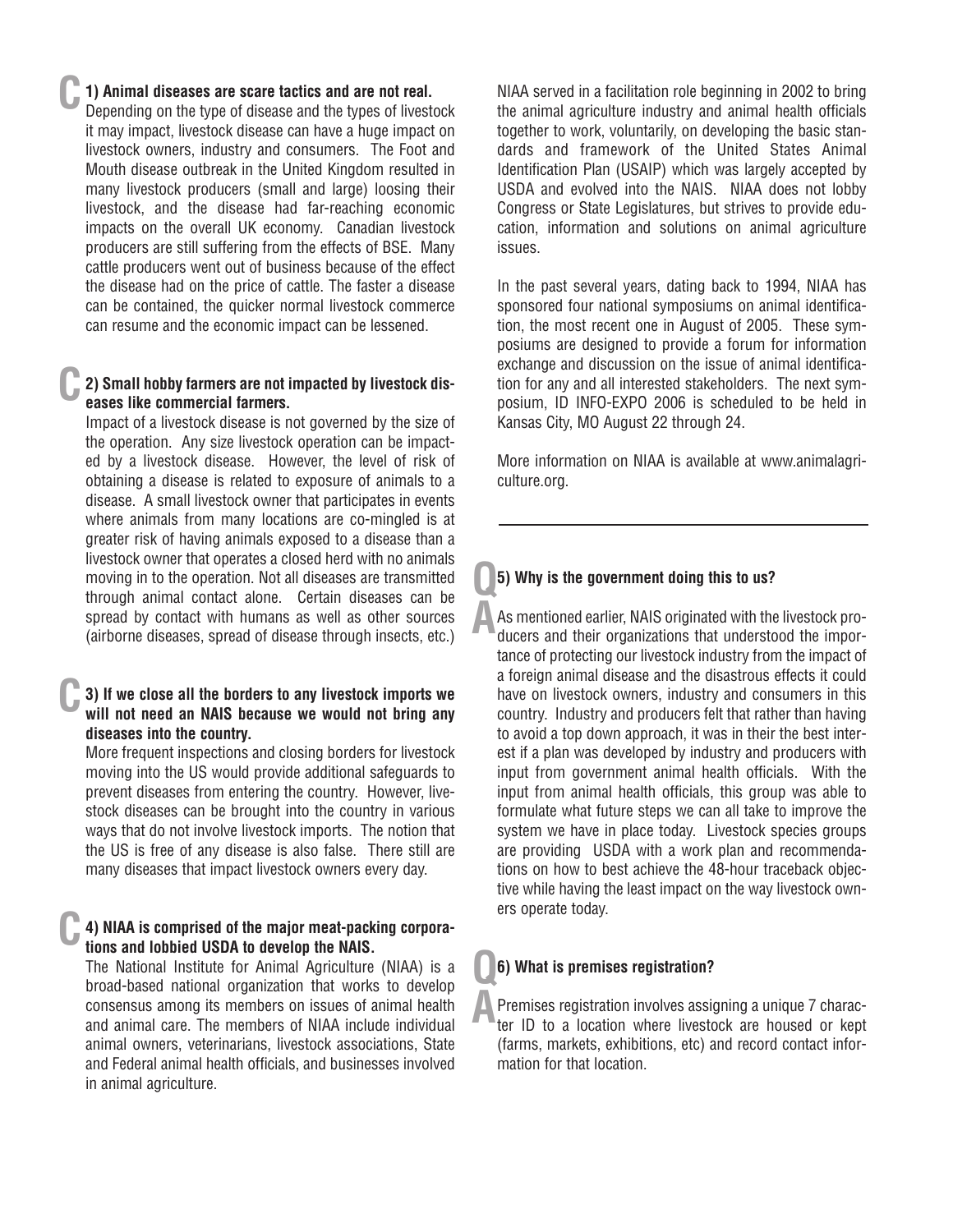### **7) What information is collected to register a premises? Q**

**A**

**A**

To register a premises, either an address is needed or GEO (geographic)coordinate information is needed to identify a location that does not have an address. In addition, the type of premises is collected along with the contact information for the person most knowledgeable about the livestock at the location. Contact information involves a farm name, name of a person and information on how to reach that person either via mail or phone. In addition, states may request information such as type of species.

#### **8) Does a producer report GEO (geographic) coordinates to register a premises? Q**

**NO**: Most premises are registered using the postal address. However, there may by locations that do not have an address. In such cases, GEO (geographic) coordinates can be used. States registering premises can obtain GEO (geographic) coordinates by using driving directions provided by the person registering a premises. **A**

### **9) If I register my premises, can the government track me via satellite? Q**

**NO**: A premises is a location on the map, and does not provide any tracking capability of either livestock or people living at that location. The information associated with a premises is minimal and does NOT involve livestock ownership information. As a matter of fact there are public Internet websites available that already provide satellite pictures on most locations around the world. **A**

### **10) Why do all livestock premises need to be registered? Q**

With premises information available, in the case of an animal health emergency, animal health officials will have the ability to quickly assess the size and impact a disease may have on livestock in a particular area. Appropriate action can be swiftly taken which will minimize the effects on ALL livestock owners in the affected area. In addition, animal health officials will be able to inform the premises contacts in the affected area and provide information on effective measures to protect their livestock from the disease in question.

Knowing all the locations and the type of livestock at a particular location and having the means to quickly reach a person knowledgeable about the livestock at that location will improve response time and limit the impact on many producers not affected by the disease.

#### **11) If I register my premises, will the government know how many animals I own and sell? Q**

**NO**: Premises registration does not involve recording of animal ownership and reporting of numbers of livestock at a location. Premises registration requires the name of a contact that is most knowledgeable about the livestock at a location. This might be an owner of the livestock, owner of the facilities, or a person taking care of the animals that neither owns the animals nor facilities. For example, a boarding stable that may have multiple owners of horses in the stable would get one premises ID for that location, and the premises contact would be the person managing the boarding stable. **A**

#### **12) How is the premises information protected so it can only be used for the purpose intended? Q**

Any premises related information will be kept in a secure database at the state and federal level. Animal tracking data will be maintained at the state or private level. Access to this very specific information will only be provided to state and federal animal health veterinarians. Industry has been adamant that information stored in NAIS is exempt from the Freedom of Information Act and is not shared between inter government agencies. Individual states have passed laws to protect premises and animal ID information and USDA has provided language to legislators to protect information collected under NAIS when and if the program becomes nationally mandatory. **A**

#### **13) Will NAIS require that every livestock owner will have to microchip their animals? Q**

**NO**: Individual species groups have made recommendations in regards to the type of official ID devices that can be used to uniquely identify animals **IF** official ID is needed. **ONLY** the cattle industry has recommended RFID ear tags for cattle that include an RFID chip. None of the other species groups have recommended that RFID devices be used solely. USDA has **NOT** endorsed any particular technology and remains technology neutral. **A**

#### **14) Will NAIS require every animal on the farm to receive an individual animal ID? Q**

**NO**: The goal of NAIS is not to identify every animal. Animal ID or group ID can be used to provide trace ability for those livestock and movements that pose the greatest risk of spreading a disease. Each individual species-working group is identifying the types of movement that would **A**